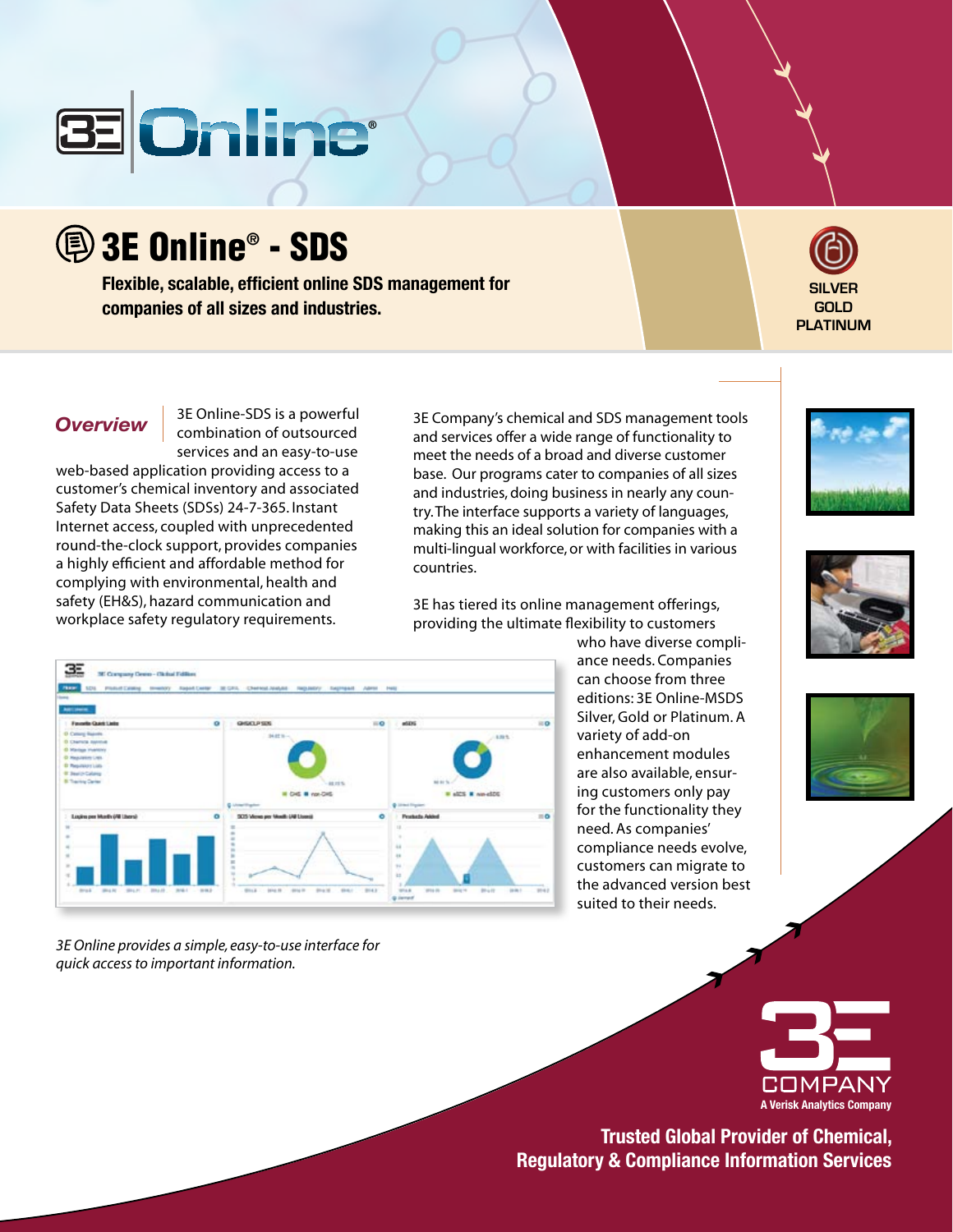## *3E Advantages*

*3E Company made a name for itself by offering the industry's leading SDS management solutions. It is the service and infrastructure behind our online interface that makes the difference. All 3E SDS management customers have access to these powerful value-added resources and services.*

#### **Full Service SDS Management**

3E's full service simplifies the process for you and truly relieves the burden of SDS Management. Simply send us a list of products and let 3E take care of the rest. Our all-inclusive approach includes matching your product list to the most current SDS, acquiring new SDSs directly from the manufacturer on your behalf, and indexing up to 20 fields of data from each SDS for use within 3E Online, including GHS classification and labeling information.

#### **Global Manufacturer Relations**

3E does not simply collect SDSs that are available from free websites, but has spent more than two decades assembling and maintaining its SDS database via its Manufacturer Alliance Department. This team consists of dedicated, full-time specialists who collect and obtain SDSs directly from, and maintain relationships with, tens of thousands of manufacturers all over the world. They are singularly focused on striving to ensure that the most recent version of the SDS you need, in the jurisdiction and language needed, is always at your fingertips.

#### **Round-the-Clock Support**

The world-renowned 24-7-365 3E EH&S Mission Control Call Center handles thousands of calls each week to assist customers with issues as simple as SDS requests, to chemical spills and poison exposure emergencies, to large scale natural disasters.

#### **EH&S Expertise**

3E has built a world-class organization serving tens of thousands of customers around the world, ranging from Fortune 500 corporations to small, family-owned businesses. 3E invests heavily in attracting and retaining employees with deep EH&S domain expertise, and from a wide variety of industries and backgrounds. EH&S professionals find comfort in knowing that the products and services they depend on are built by their peers, who understand the business and burden of global EH&S compliance.



## **"3E Company moves its way into outsourced MSDS management leadership."**

*- AMR Research (now Gartner)*

**Winner of nine Workplace HR & Safety Magazine Commitment to Worker Safety Awards**

**Six-time winner of Environmental Business Journal's IT Merit Award**

**Winner of four Occupational Health & Safety Magazine's Product of the Year Award**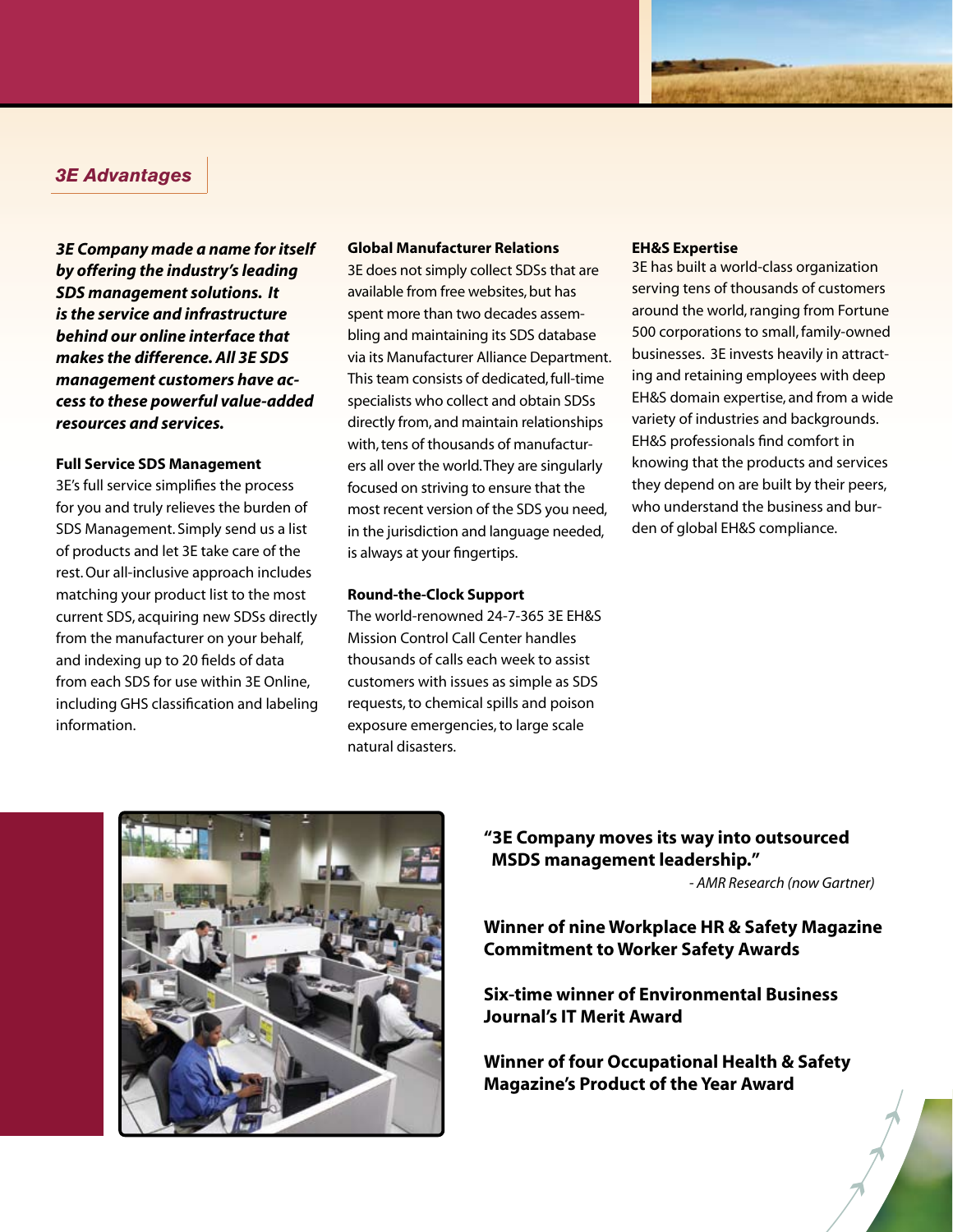

# *Simple Implementation Options*

Implementing a successful SDS management program starts with establishing a baseline inventory of SDSs. However, anyone who has managed SDSs understands that this can be one of the most challenging aspects of effective SDS management. That is why 3E provides several options for accomplishing this:

#### **Provide 3E a list of products**

Your assigned Service Integration Specialist can provide you a simple template for you to complete with your product inventory. Once you return the list to us, we'll cross reference the items with our massive database and create a product catalog specific to your company. Whether you are migrating from a legacy system or pulling data from your existing ERP, this process simplifies the implementation process.

#### **Send 3E your SDSs**

Send your electronic or hard copy SDSs to us and we'll do all the work to get them into the system.

#### **Build your own inventory**

While many customers are happy to let 3E assume this burden, customers also have the option of building their catalog themselves, choosing SDSs from 3E's vast repository. If the SDS is not available you can upload the image to 3E for processing and indexation.

#### **Inventory Assessment**

Not sure what chemicals exist or where they are being used? Don't have an upto-date list of SDSs? For an additional fee, 3E can send an inventory specialist to any North American location to conduct a full chemical inventory assessment.

#### **Obtainment from the manufacturer**

When you choose the appropriate edition for your organization—Silver, Gold or Platinum—you also specify the global regions from which you would like 3E to obtain SDSs.

If we find there are products in your inventory that require an SDS for which we don't already have in our database, we will acquire it directly from the manufacturer on your behalf.

# *Ongoing Maintenance and Support*

### **Robust management and reporting features**

Once the company catalog is built, customers can update, add, or delete products from their catalog, as well as run reports. Product inventory changes are available real-time in both summary and detail format. Custom fields can also be added at any time and are visible to all employees.

#### **Updates and Revisions**

A combination of technology and services ensures the currency of our customers' SDSs. 3E's Data Center Specialists are continually reviewing SDSs while our proprietary web software constantly crawls the Internet for SDS updates daily. As SDSs are updated, the system proactively alerts your company's administrator via email. 3E is committed

to ensuring the most current sheet is available to customers and assuming this burden on their behalf is one of the many advantages to using 3E Online-SDS.



# 3E Online® - SDS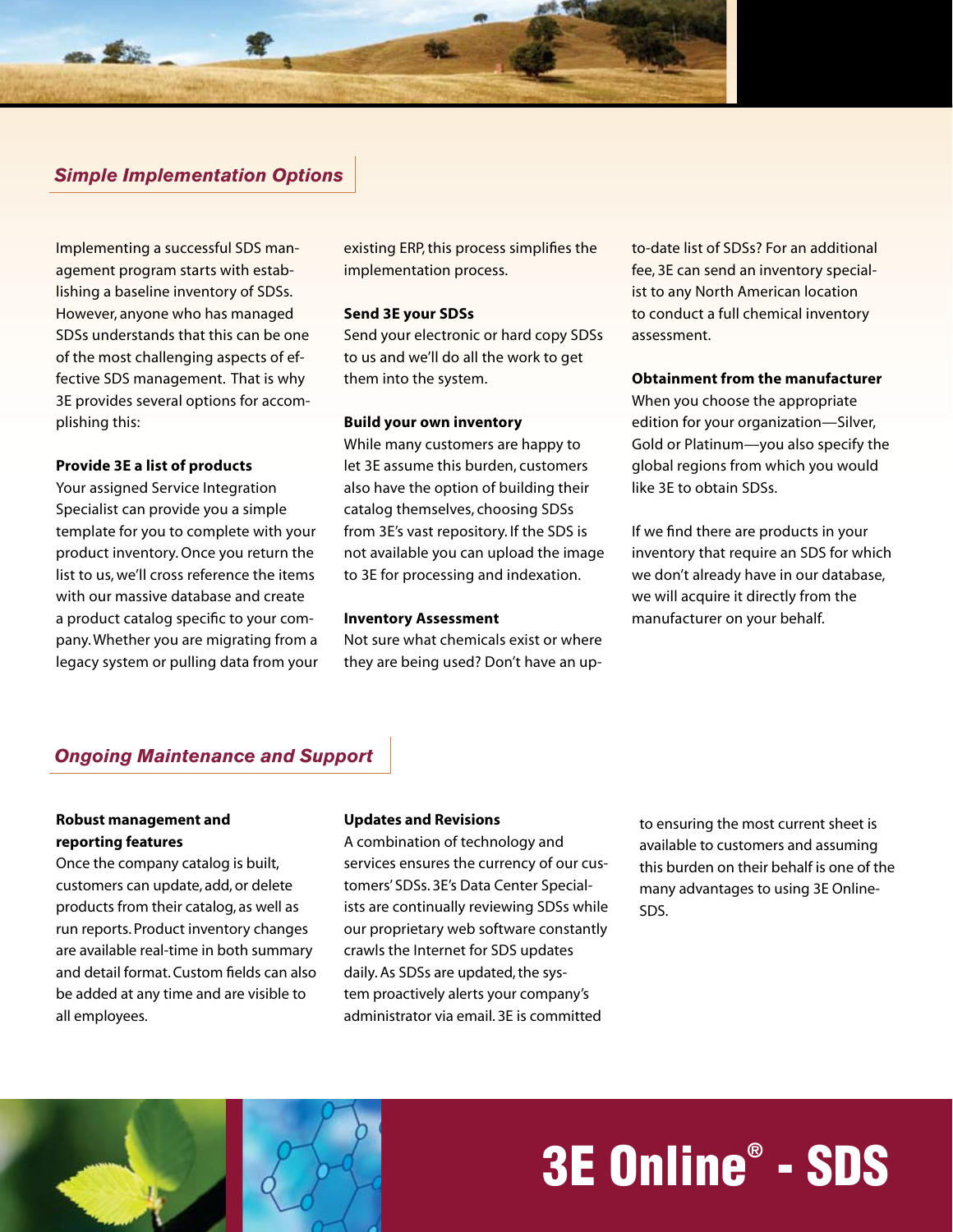## *Features at a Glance*

#### *Dashboard*

Home page includes metrics summarizing key activity, providing easy-to-read graphical representation of regulatory changes and actions taken within the application.

#### *Secondary Container Labeling*

Create secondary container labels covering Global GHS, US, Canadian, EU, generic PPE and Barcode templates.

#### *Document Attachments*

Provides the ability to upload additional documents associated with each product, such as Technical Data Sheets, in multiple formats and languages.

*Access to Historical Records/SDS Archiving* Expired SDSs are archived and accessible from the application at any time.

#### *Audit and Inventory Reporting*

Generate many reports that detail inventory and user activity.

#### *Web-based Training*

Ensure your employees know how to use the system. Web-based training is scheduled upon implementation and at any time throughout the terms of your subscription.

#### *Mobile Access*

Access to 3E Mobile-SDSs, a site optimized for easy viewing and display on smart phone devices.

#### *Unlimited Users*

There is no limit, or associated fees, to the number of users or administrators that can access and use the system.

#### *Language Localization*

The interface supports a wide variety of languages, enabling users to use 3E Online in their native language.

#### *3E SDS On Demand® Backup*

Export all SDS from 3E Online at any time. Plus, 24-7-365 live assistance via phone for SDS requests when Internet is not available.

# 3E Online® - SDS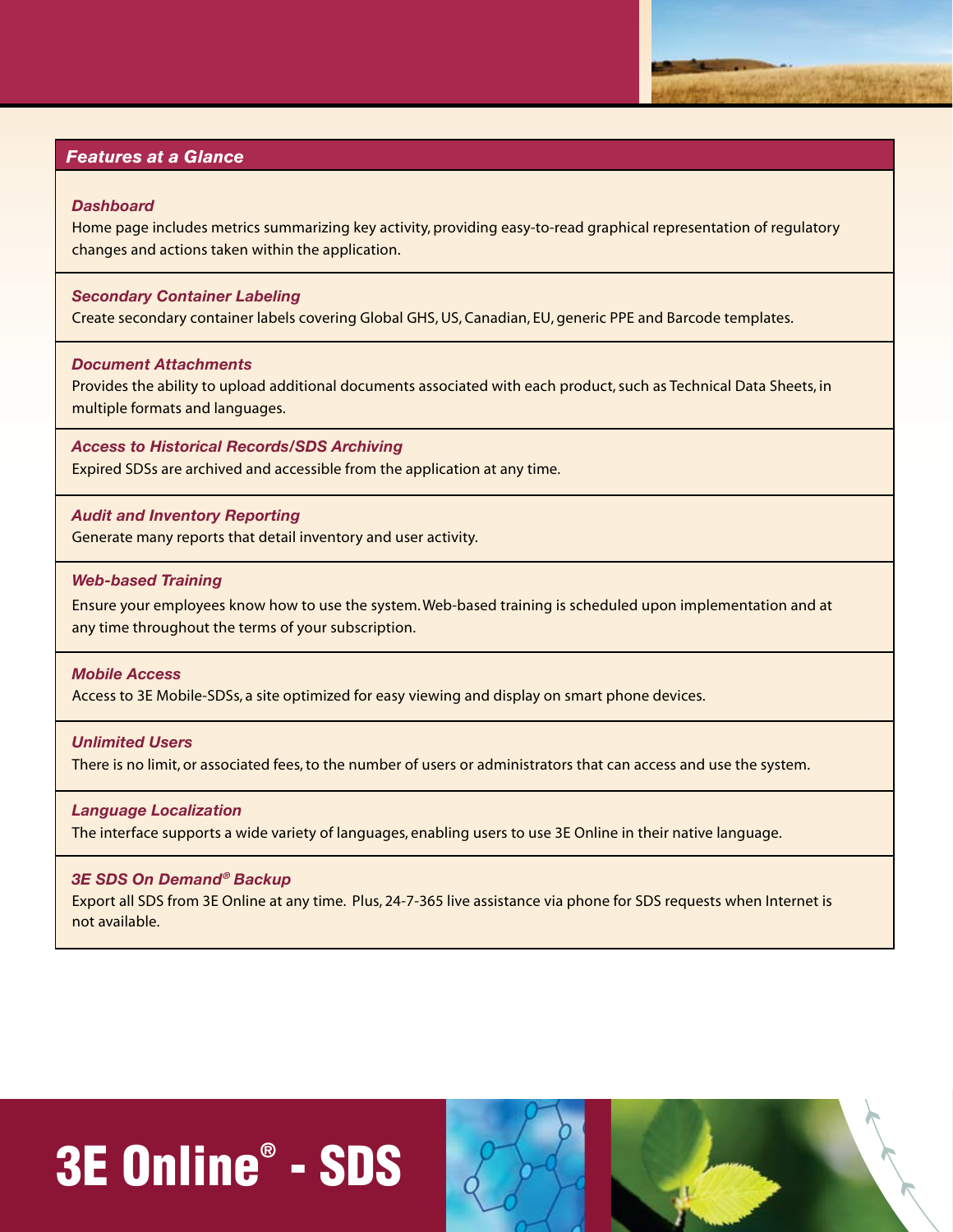

| <b>Advanced Features</b>                                                                                                                                                                                                                                                                                                                                                                            | <b>Silver</b> | Gold | <b>Platinum</b> |
|-----------------------------------------------------------------------------------------------------------------------------------------------------------------------------------------------------------------------------------------------------------------------------------------------------------------------------------------------------------------------------------------------------|---------------|------|-----------------|
| <b>Regulatory Lists</b><br>3E Online is enhanced with a core sub-set of Ariel® data, which contains EH&S regulations<br>and associated chemical lists, updated monthly. Users can search their chemical inventory<br>to identify regulated or potentially regulated products and chemicals.                                                                                                         |               |      |                 |
| <b>Chemical Approval</b><br>Enables customers to effectively manage and control what chemicals enter a given facility<br>by providing the designated Approval Manager the opportunity to review SDSs and other<br>product information prior to purchase.                                                                                                                                            |               |      |                 |
| <b>Custom Lists</b><br>Create custom lists based on specific ingredients, CAS RN or a collection of regulatory lists to<br>create specific queries within the application.                                                                                                                                                                                                                          |               |      |                 |
| <b>Regulatory Candidate Lists and Threshold Reports</b><br>Generate Candidate Lists, either by product or by chemical, that detail a chemical inventory<br>against US DHS lists, US SARA Title III Sections 311/312/313, and European Substance Volume<br>Tracking (SVT) requirements.                                                                                                              |               |      |                 |
| <b>US Fire Code Classification</b><br>View products classified using the National Fire Protection Association (NFPA) and Hazardous<br>Materials Identification System (HMIS) ratings. Products can be classified according to NFPA<br>standards, Uniform Fire Code, BOCA National Fire Prevention Code, and SBCCI Standard Fire<br><b>Prevention Code.</b>                                          |               |      |                 |
| <b>SDS Revision Alert</b><br>Proactive notification alerts users when an SDS in their inventory has changed and identifies<br>the nature of the change via a side-by-side comparison of the old SDS next to the revised<br>version. The effected information is highlighted for quick and easy reference in an email to<br>any designated user.                                                     |               |      |                 |
| <b>3E-Ariel RegImpact</b><br>For customers who need access to global regulatory content, this module provides Ariel<br>WebInsight subscribers access to their Regulatory List Bundles and My WebInsight Queries<br>in 3E Online. Lists and Queries can be cross-referenced against the composition of all<br>products stored in 3E Online on mass, or filtered to raw materials and finished goods. |               |      |                 |
| <b>Enhanced Chemical Search</b><br>Users can view and search substances in their inventories based on an even wider variety of<br>search criteria, including Molecular Formula, EINECS Number, ELINCS Number, EU Annex 1<br>Index Number, Japan ENCS, Japan ISHL or Korean ID numbers.                                                                                                              |               |      |                 |
| <b>Data Modification</b><br>Designated Platinum administrators can adjust percentages and add chemicals to the SDS<br>ingredient list, and modify product properties at the location level, including VOC data,<br>Physical State, Specific Gravity and Density Information.                                                                                                                        |               |      |                 |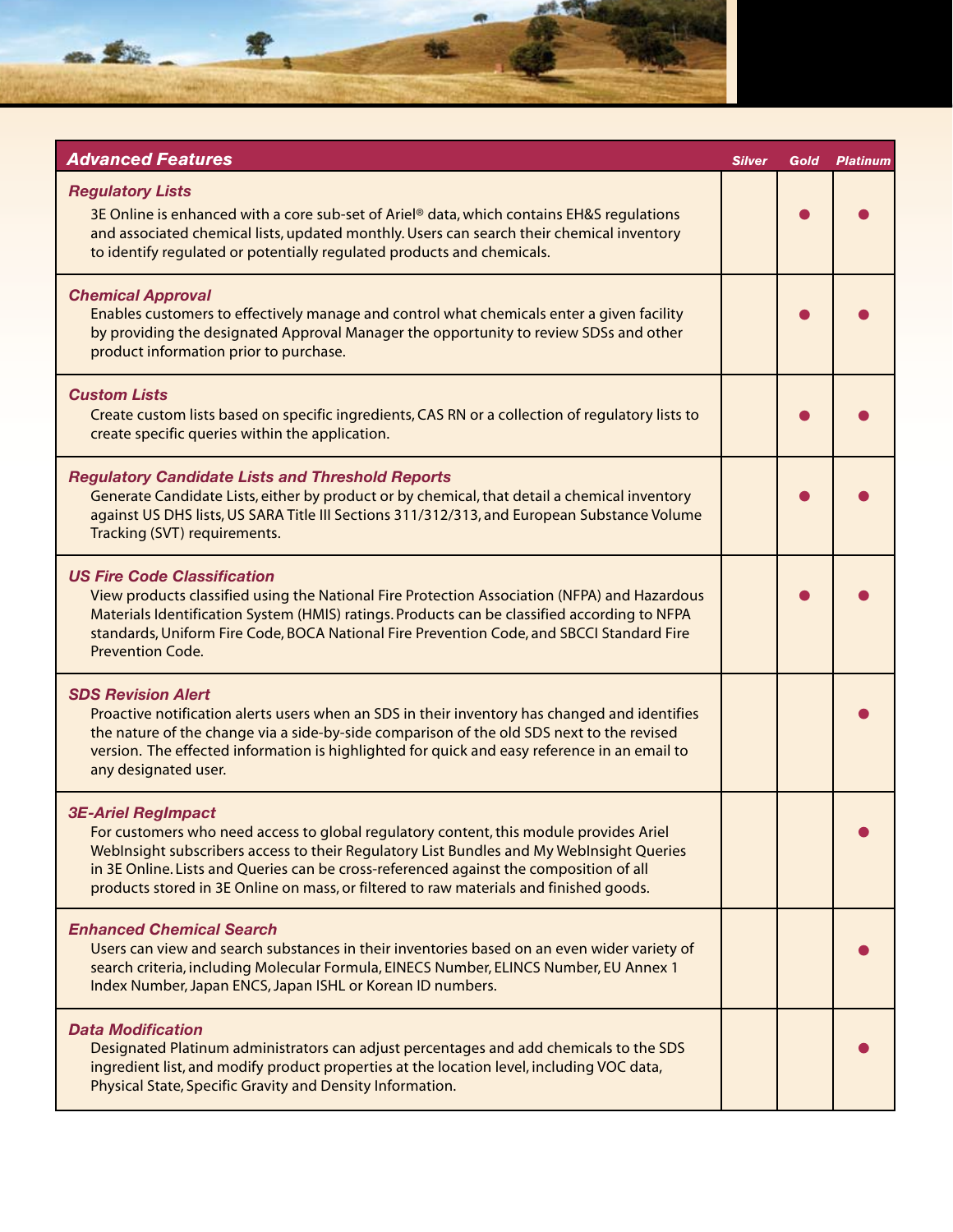# *Indexation: Capturing and providing access to key data from the SDS*

In addition to the image of the SDS itself, key data fields are captured to enable easy searches by any number of values specified. The type of information and level of detail of the data indexed determines which edition is right for you. 3E's team indexes global SDSs in many languages and uses strict

quality control procedures to ensure that SDSs are indexed accurately, to your specifications.

| <b>Key Data Fields</b>                                                                                    | <b>Silver</b>   | Gold            | <b>Platinum</b> |
|-----------------------------------------------------------------------------------------------------------|-----------------|-----------------|-----------------|
| <b>Product Name</b>                                                                                       |                 |                 |                 |
| <b>Manufacturer Name</b>                                                                                  |                 |                 |                 |
| <b>Manufacturer Part Number</b>                                                                           |                 |                 |                 |
| <b>Composition, Min &amp; Max Percentages</b>                                                             |                 |                 |                 |
| <b>Product Properties</b>                                                                                 |                 |                 |                 |
| <b>Hazard Classification (GHS/CLP,</b><br>US NFPA, HMIS, Canadian WHMIS and<br><b>EU R&amp;S Phrases)</b> |                 |                 |                 |
| <b>REACH Registration Number</b>                                                                          |                 |                 |                 |
| <b>REACH eSDS Flag</b>                                                                                    |                 |                 |                 |
| <b>PPE (Personal Protective Equipment)</b>                                                                | Optional add-on | Optional add-on |                 |
| <b>Handling and Storage</b>                                                                               | Optional add-on | Optional add-on |                 |
| <b>First Aid</b>                                                                                          | Optional add-on | Optional add-on |                 |

# *Integration with other systems*

There are many departments within an organization that can benefit from the content in 3E Online. Integrating it with other business applications enables all stakeholders to access SDS and product data for many compliance requirements ranging from fulfilling employee rightto-know requirements, to regulatory tracking, supply chain analysis, product

stewardship and purchasing activities. 3E can provide seamless integration of SDS data with any other platform, including:

- **3E's own MSDgen® SDS Authoring System**
- **SAP® EHS Management via ADM®-VSDS**
- **SAP® Material Management Module via ADM-VSDS**
- **Biovia's CISPro® via 3E SDS Management for CISPro**
- **SciQuest's Enterprise Reagent Manager via 3E SDS Management for SciQuest**
- **Enablon and Kelaroo Integrations**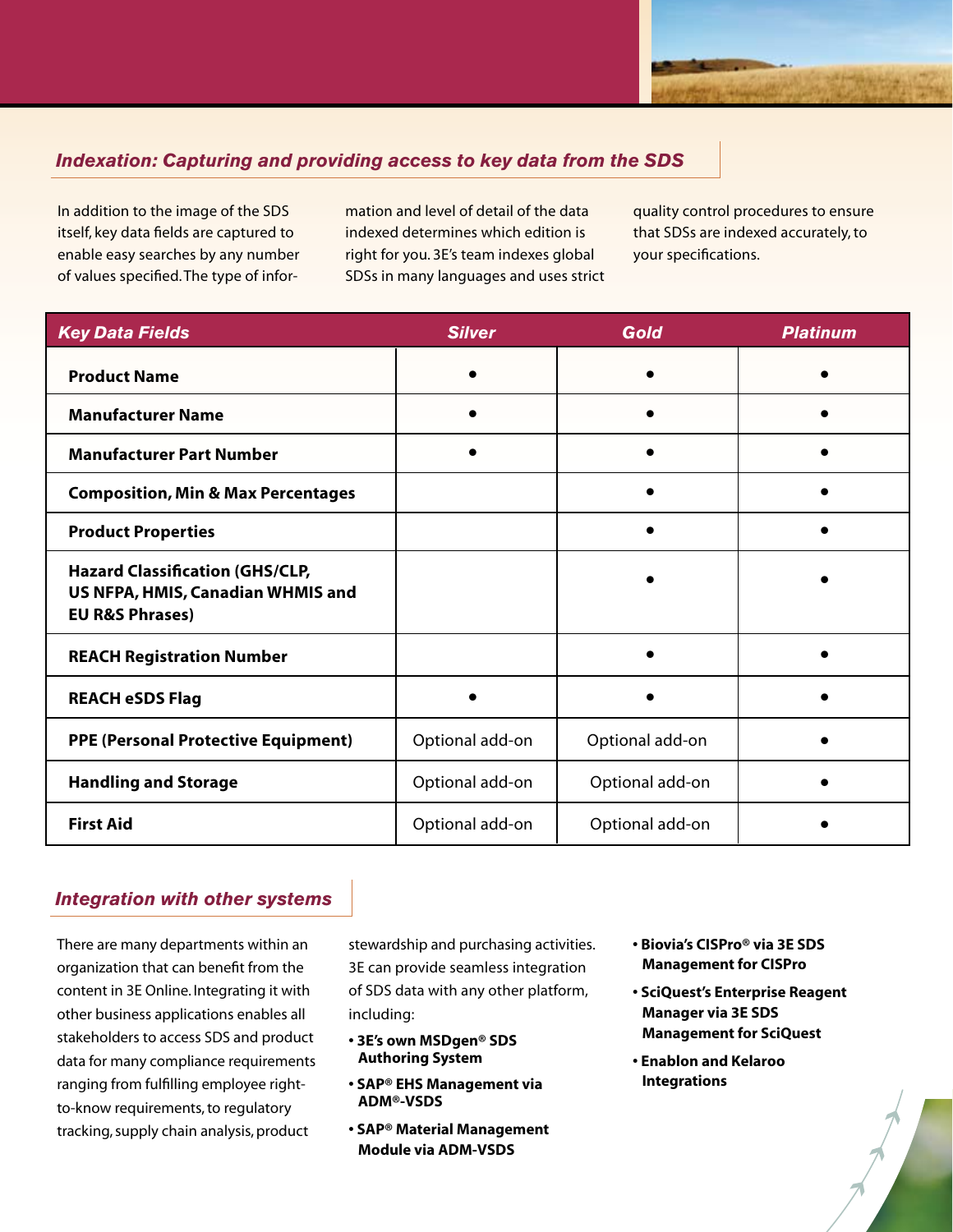

# *3E Online® - SDS Enhancement Modules*

*Beyond the standard features included in 3E Online®-SDS Silver, Gold and Platinum Editions, are a number of additional optional enhancements to choose from, depending on the organization's EH&S compliance needs. Providing flexible, modular options ensures customers only pay for the functionality they need.* 

#### *Onsite Inventory Assessment*

Not sure what chemicals exist at your facilities? 3E can provide a convenient, site-specific inventory by sending an inventory specialist on-site.

#### *Transportation Classification*

3E's classification team can classify a customer's inventory for many modes of transport and then provide access to the data through the 3E Online interface. Users can view classification data by product, view required labels for product shipment and print markings. Reports are also available by inventory location

that provide information by main hazard class or by regulated versus non-regulated products.

#### *Waste Classification*

This module provides access to waste classification codes for products in inventory for which 3E has performed waste classification, enabling users to quickly access classification data online and proceed accordingly, streamlining the process and taking the guesswork out of identifying and classifying hazardous waste. This information can also be accessed via a SmartPhone using 3E Mobile-SDS.

#### *US EPCRA Reporting*

Gather and analyze chemical and product data from your inventory for federal and several U.S. state SARA Tier II EPCRA reports. Interface enables the generation and submittal of the report online. Data can be exported as well in a variety of formats.

#### *Green Product Analyzer (GPA)*

By leveraging 3E's global CAS level regulatory profiles and chemical classification data, 3E GPA can provide intelligence regarding the chemical constituents used in a company's products and their associated toxicity, health and environmental hazards.

Users utilize 3E's green grading system to yield results that enable them to make better purchasing decisions or source alternative products that will better support their sustainability goals.

#### *Safety Cards*

For organizations, especially those operating within Europe that are required to provide Safety Cards to employees, the Safety Card Module enables the quick and easy creation of these cards, which provide employees an at-a-glance view of the most critical safety aspects of handling hazardous products.

*Phone stickers, wallet cards and posters are provided for you to display through out your facility and provide to your employees.*





# 3E Online® - SDS